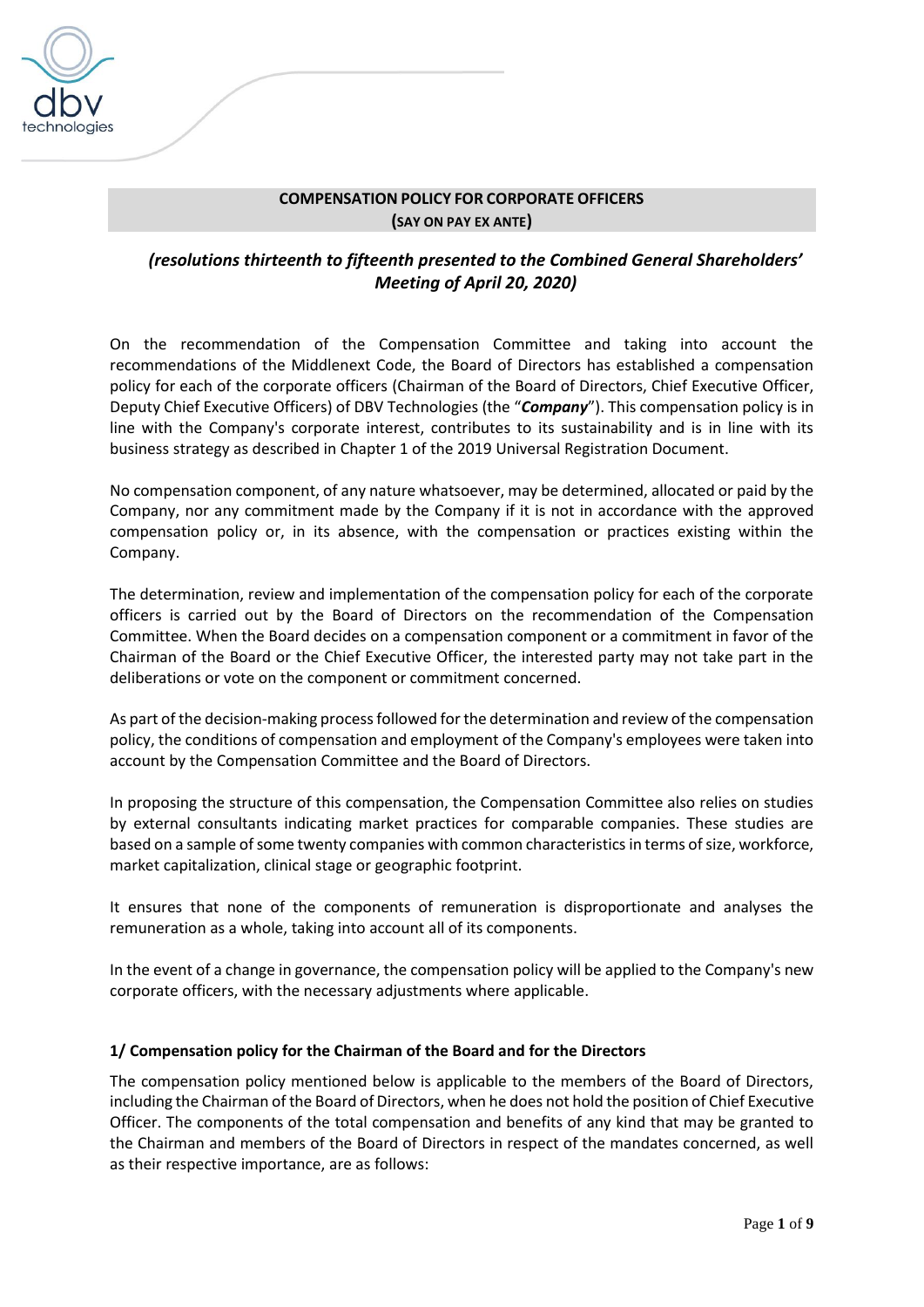

#### *- Fixed compensation*

The Board Chairman may receive fixed compensation, which is determined in respect of practices noted in comparable companies.

#### *- Compensation paid in respect of Board Member duties*

In its eighth ordinary resolution, the General Meeting of June 15, 2017 set the remuneration of the directors at the maximum annual sum of 600,000 euros valid for the current financial year and until further decision of the General Meeting.

The criteria for allocating the fixed annual sum allocated by the General Meeting to the directors were set by the Board on the proposal of the Compensation Committee and take into account committee membership and committee chairmanship.

It is also specified that the Chairman of the Board may also receive compensation as a director, the amount of which takes into account his or her specific duties and, where applicable, his or her membership of one or more specialized committees.

#### *- Benefits of any kind*

The Chairman and directors shall be entitled to be reimbursed for reasonable travel, accommodation and other expenses incurred in the interest of the Company, including attendance at meetings of the Board.

The members of the Board may also receive additional compensation for exceptional missions carried out pursuant to a specific contract.

#### **2/ Compensation policy for the Chief Executive Officer and/or any other Executive Corporate Officer**

The compensation policy mentioned below is applicable to the Chief Executive Officer, whether or not he also serves as Chairman of the Board of Directors.

The fixed, variable and exceptional items constituting the total compensation and benefits of any kind that may be granted to the Chief Executive Officer because of his mandate, as well as their respective importance, are as follows:

#### - *Fixed compensation*

The fixed compensation of the Chief Executive Officer is determined by taking into account the level and difficulty of the responsibilities, experience in the role and practices noted in comparable companies.

This compensation is payable monthly, in twelfths.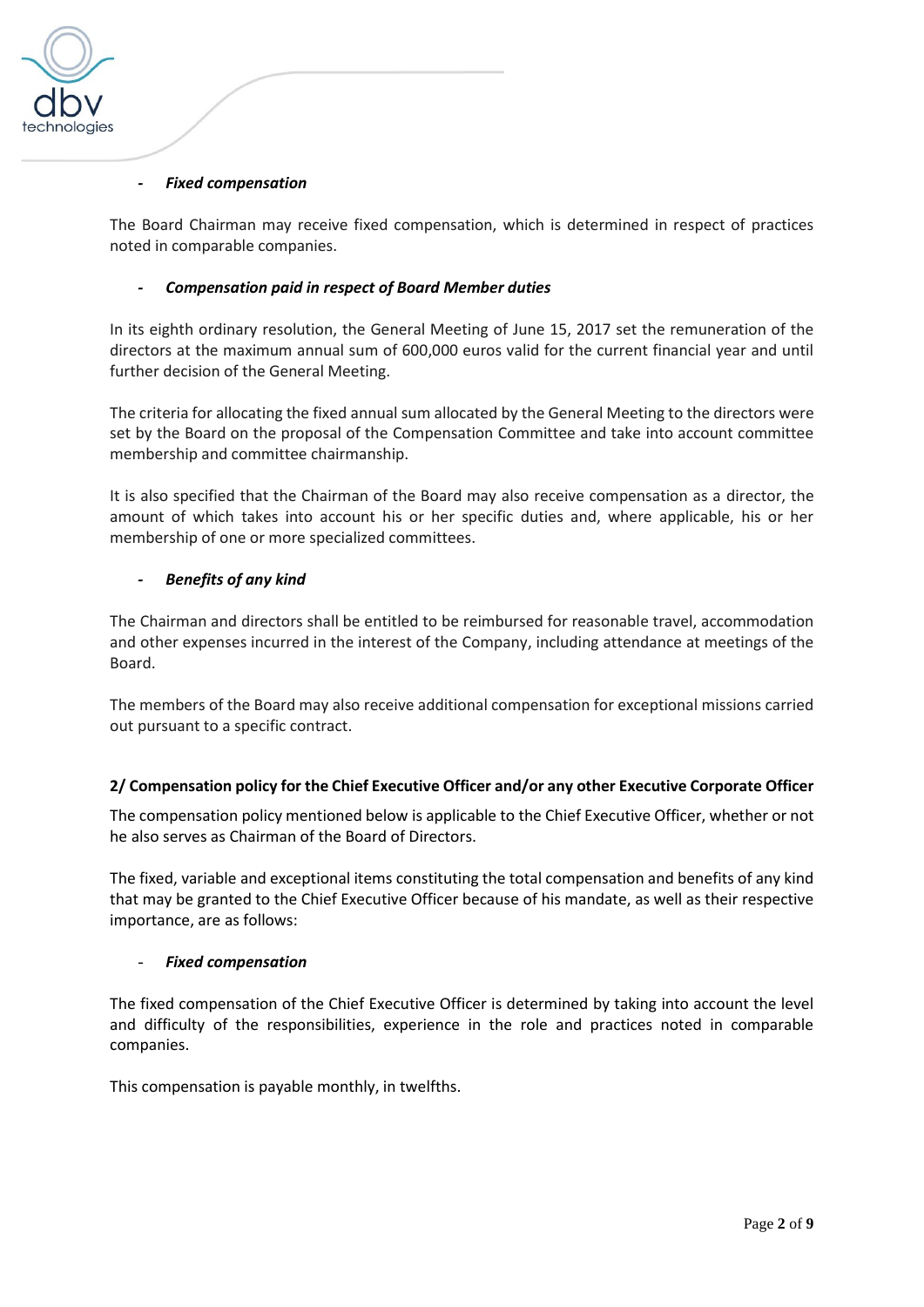

#### - *Annual variable compensation*

The Chief Executive Officer receives annual variable compensation for which the Board of Directors, on the recommendation of the Compensation Committee, defines each year financial and nonfinancial performance criteria that are diversified and demanding, precise and pre-established, allowing a complete analysis of performance. These criteria are aligned with the Company's short and medium-term strategy and represent important value inflection points such as the regulatory progress of product candidates, the launch of Viaskin Peanut in the United States or the preservation of a certain level of cash.

The precise nature of these criteria and their expected level of achievement are set by the Board of Directors, on the recommendation of the Compensation Committee, but are not made public for reasons of confidentiality.

Each year, the Board of Directors determines the rate of achievement of each objective, according to a predefined scale, of the annual variable compensation.

The maximum amount of annual variable compensation for the Chief Executive Officer corresponds to 150% of the annual fixed compensation, it being specified that if the overall rate of achievement of the objectives predefined by the Board of Directors is less than 50%, no annual variable compensation would be due.

These criteria for variable compensation contribute to the objectives of the compensation policy in the following manner: they are in line with the Company's corporate interest, contribute to its sustainability and are in line with the Company's business strategy.

In order to determine the extent to which the performance criteria for variable compensation were met, the Board relied in particular on the Company's cash position, the success of financing transactions and the regulatory progress of product candidates.

#### - *Exceptional Compensation*

The Board of Directors may decide, on the proposal of the Compensation Committee, to grant exceptional compensation to the Chief Executive Officer in view of very special circumstances, and unrelated to the fixed and variable remuneration components. The payment of this type of compensation must be justified by an event such as the completion of a major event for the Company. The amount of the exceptional compensation may not exceed a maximum of 25% of the annual fixed compensation.

The payment of the variable and, where applicable, exceptional compensation components allocated to the Chief Executive Officer for the past financial year is subject to the approval by the Ordinary General Meeting of the compensation components paid to him during or allocated to him for the said financial year (ex post vote).

#### - *Long-term compensation*

The Company's long-term compensation policy is part of an overall strategy to retain and motivate its managers and employees and to be competitive with market practices in the pharmaceutical industry.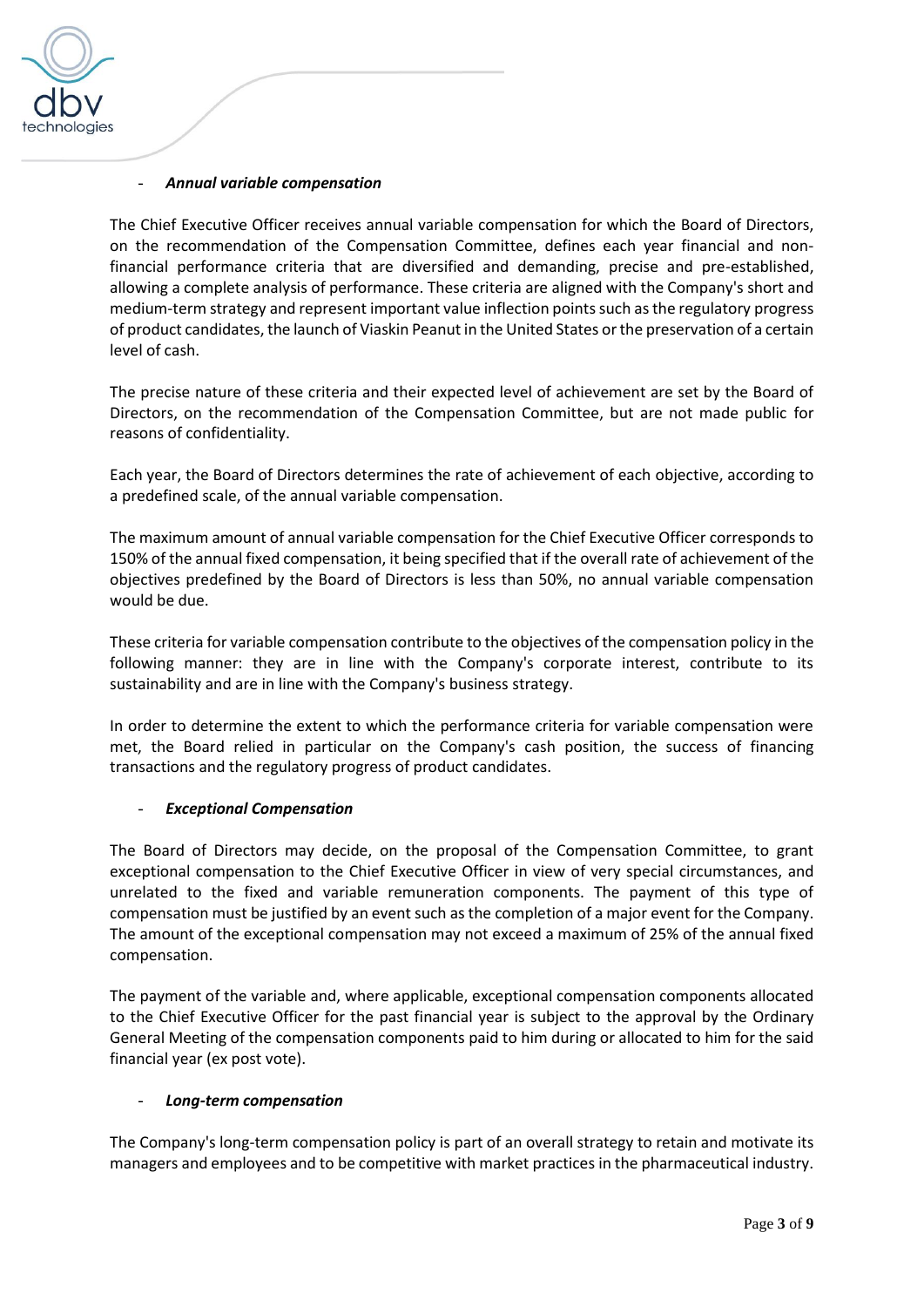

The long-term compensation policy implemented for the Chief Executive Officer is mainly based on the granting of stock options. He may also be granted free shares, the final grant of which is subject to the Board's approval, based on a proposal from the Compensation Committee, and, where applicable, to the satisfaction of performance conditions that may be set by the Board at the time of grant.

With respect to stock options, in order to determine the extent to which the performance criteria provided for their exercise have been met, the Board has set qualitative criteria, such as the regulatory progress of the Company's product candidates, the achievement of which must be acknowledged by the Board.

With respect to the free allocation of shares:

- in order to determine the extent to which the performance criteria provided for in this respect have been met, the Board has set qualitative criteria, such as the regulatory progress of the Company's product candidates, the achievement of which must be acknowledged by the Board.
- the vesting and, where applicable, holding periods applicable after vesting are defined by the Board of Directors at the time of grant and will comply with the authorization of the Shareholders' Meeting.

Share-based compensation is in line with the Company's corporate interest, contributes to its sustainability and is in line with the Company's business strategy.

Additionally, the Chief Executive Officer is, in accordance with the law and methods adopted by the Board of Directors, required to retain a significant number of shares.

Concerning stock options and free shares allocation, the Board has set the number of shares to be kept registered with the Chief Executive Officer until leaving office, as 10%.

#### - *Benefits of any kind*

In addition to the reimbursement of expenses incurred in the performance of his duties, the Chief Executive Officer may be reimbursed for the cost of his tax consultations and will benefit from a tax equalization clause with respect to his status as a US resident. He may also be reimbursed for the costs of legal advice incurred in the performance of his duties.

The Chief Executive Officer may also benefit from the coverage by the Company of his residence expenses in France.

#### - *Welcome bonus*

When a new Chief Executive Officer is appointed, the Board of Directors may decide, on the recommendation of the Compensation Committee, to grant compensation, indemnity or benefit on taking up his or her duties.

### - *Principes et critères de rémunération attribuable à tout autre dirigeant mandataire social de DBV Technologies*

The principles and criteria for compensation mentioned above also apply to any other executive corporate officer of the Company.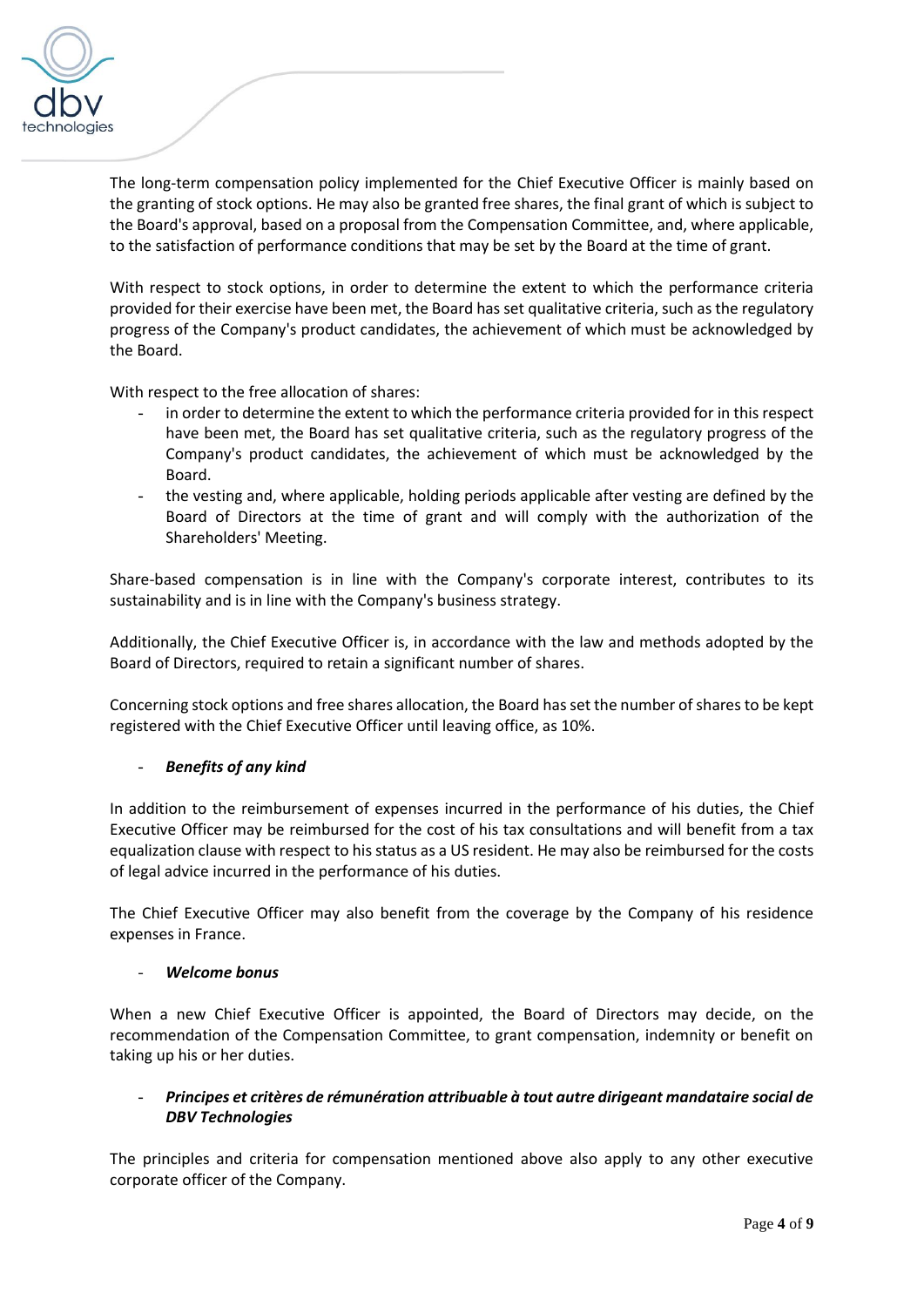

The Deputy Chief Executive Officers may therefore receive, in respect of their mandate, fixed, variable and exceptional compensation as well as long-term compensation, benefits in kind and an allowance for taking office under the same conditions as those described for the Chief Executive Officer.

These levels of compensation will be determined taking into account the difficulty and degree of responsibility, experience in the position, seniority in the company, and practices observed in comparable companies.

#### - *Commitments*

| Commitments made by the company | <b>Main characteristics</b>                                                                                                                                                                                                                                                                                                                                                                                                                                      | <b>Criteria for award</b>                                                                                                                                                                                                                                                                                                                                                                     | <b>Termination Conditions</b>                                                                                                                                                                                                                                                                                                    |
|---------------------------------|------------------------------------------------------------------------------------------------------------------------------------------------------------------------------------------------------------------------------------------------------------------------------------------------------------------------------------------------------------------------------------------------------------------------------------------------------------------|-----------------------------------------------------------------------------------------------------------------------------------------------------------------------------------------------------------------------------------------------------------------------------------------------------------------------------------------------------------------------------------------------|----------------------------------------------------------------------------------------------------------------------------------------------------------------------------------------------------------------------------------------------------------------------------------------------------------------------------------|
| Severance indemnity             | On December 12, 2018, the<br>Board of Directors decided, in<br>accordance<br>with<br>the<br>of<br>the<br>recommendations<br>Compensation<br>Committee<br>and in accordance with Article<br>L.225-42-1 of the French<br>Commercial Code, that in the<br>event of termination of Mr.<br>Daniel Tassé's duties as Chief<br>Executive Officer, for any<br>reason whatsoever, he would<br>be paid a severance payment<br>provided that all criteria have<br>been met. | package<br>Severance<br>will<br>therefore be paid to the Chief<br>Executive Officer if all the<br>following criteria are met:<br>- Viaskin Peanut approved on<br>a major market;<br>- Construction of an EPIT<br>pipeline with 3 trials in<br>progress;<br>- 6 months' cash flow as<br>determined by the expenses<br>of the last quarter prior to the<br>date on which he leaves his<br>post. | In the event of termination<br>without cause or for good<br>reason outside of a change<br>of control, the severance<br>benefits get paid out over<br>12 months.<br>In the event of termination<br>without cause or for good in<br>connection with a change of<br>control,<br>those<br>same<br>amounts get paid in a lump<br>sum. |
|                                 | <b>This</b><br>commitment<br>was<br>the<br>by<br>approved<br>Shareholders' Meeting of May<br>24, 2019 in its fifth ordinary<br>resolution.                                                                                                                                                                                                                                                                                                                       | Compliance<br>these<br>with<br>performance conditions will<br>be established by the Board<br>prior to any payment.                                                                                                                                                                                                                                                                            |                                                                                                                                                                                                                                                                                                                                  |

The Chief Executive Officer benefits from the following commitment:

## **3/ Agreement(s) between the Company or a subsidiary and the Deputy Chief Executive Officers**

#### - *Employment Contract*

The Deputy Chief Executive Officers may benefit from an employment contract. The variable and fixed portions of the compensation received by the Deputy Chief Executive Officers under their employment contract, distinct from their corporate mandate, are subject to the same rules and criteria for determination, distribution and allocation as those set for the Company's employees.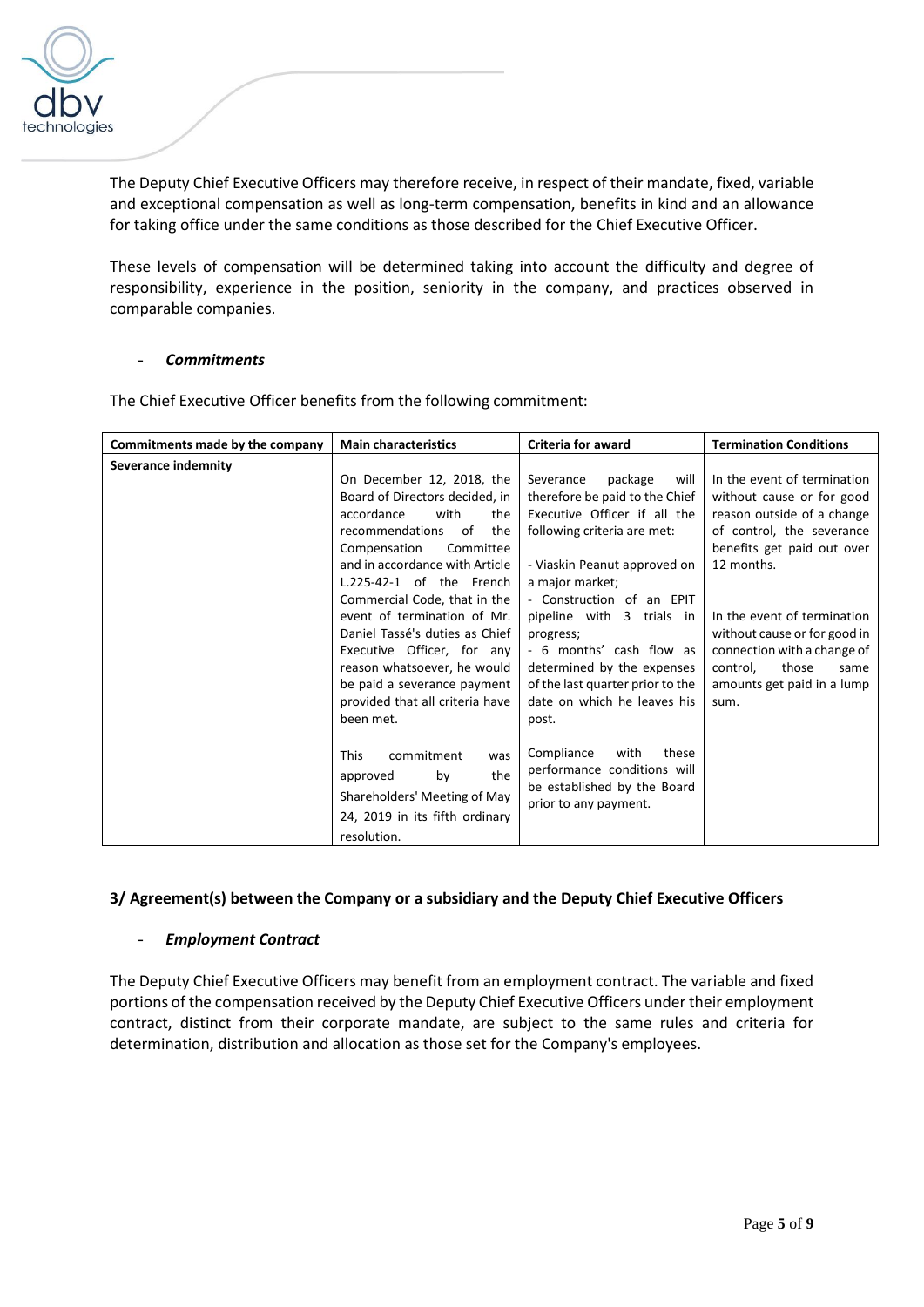

## **4/ Information on the mandates and employment and/or service contracts of corporate officers entered into with the Company**

The table below indicates the duration of the term(s) of the mandate(s) of the Company's corporate officers and, as the case may be, the employment or service contracts entered into with the Company, the notice periods and the conditions of revocation or termination applicable to them.

| Corporate<br><b>Officers</b><br>of<br>the<br>Company | Mandate(s) held                          | Term(s)<br>οf<br>office                                                                                                                                                  | <b>Employment</b><br>contract with<br>the company<br>(specify<br>its<br>term)                                                                       | <b>Service</b><br>agreement with<br>the<br>Company<br>(specify<br>its<br>term) | <b>Notice</b><br>Period                                                                | Conditions for revocation<br>or termination                                                                                                                                      |
|------------------------------------------------------|------------------------------------------|--------------------------------------------------------------------------------------------------------------------------------------------------------------------------|-----------------------------------------------------------------------------------------------------------------------------------------------------|--------------------------------------------------------------------------------|----------------------------------------------------------------------------------------|----------------------------------------------------------------------------------------------------------------------------------------------------------------------------------|
| Michel<br>de<br>Rosen                                | of the<br>Chairman<br>Board              | At the end of the<br>General<br>Meeting held in<br>2020 to approve<br>financial<br>the<br>statements for<br>the year ended.                                              | No                                                                                                                                                  | No                                                                             | <b>NA</b>                                                                              | of<br>Revocation<br>the<br>mandate in accordance<br>with the law and case law                                                                                                    |
| <b>Daniel Tassé</b>                                  | CEO and Director                         | CEO:<br>Indeterminate<br>Term<br>Director:<br>At the end of the<br>General<br>Meeting held in<br>2020 to approve<br>financial<br>the<br>statements for<br>the year ended | No                                                                                                                                                  | No                                                                             | <b>NA</b>                                                                              | of<br>Revocation<br>the<br>mandate in accordance<br>with the law and case law<br>- severance payments (see<br>section B/ commitments,<br>of this report).                        |
| Marie-<br><b>Catherine</b><br><b>THERENE</b>         | Deputy CEO-<br>Responsible<br>Pharmacist | Indeterminate<br>Term                                                                                                                                                    | $Yes -$<br>employment<br>contract for an<br>indeterminate<br>period of time<br>for the<br>purpose of<br>compliance &<br>audit of quality<br>systems | <b>No</b>                                                                      | $\overline{\mathbf{4}}$<br>months'<br>notice<br>period<br>for<br>salaried<br>positions | Revocation<br>οf<br>the<br>mandate in accordance<br>with the law and case law.<br>of<br>Termination<br>the<br>employment contract in<br>accordance with the law<br>and case law. |
| Dr Torbjørn<br><b>BJERKE</b>                         | Director                                 | At the end of the<br>General<br>Meeting held in<br>2020 to approve<br>financial<br>the<br>statements for<br>the year ended.                                              | No                                                                                                                                                  | No                                                                             | NА                                                                                     | of<br>Revocation<br>the<br>mandate in accordance<br>with the law and case law                                                                                                    |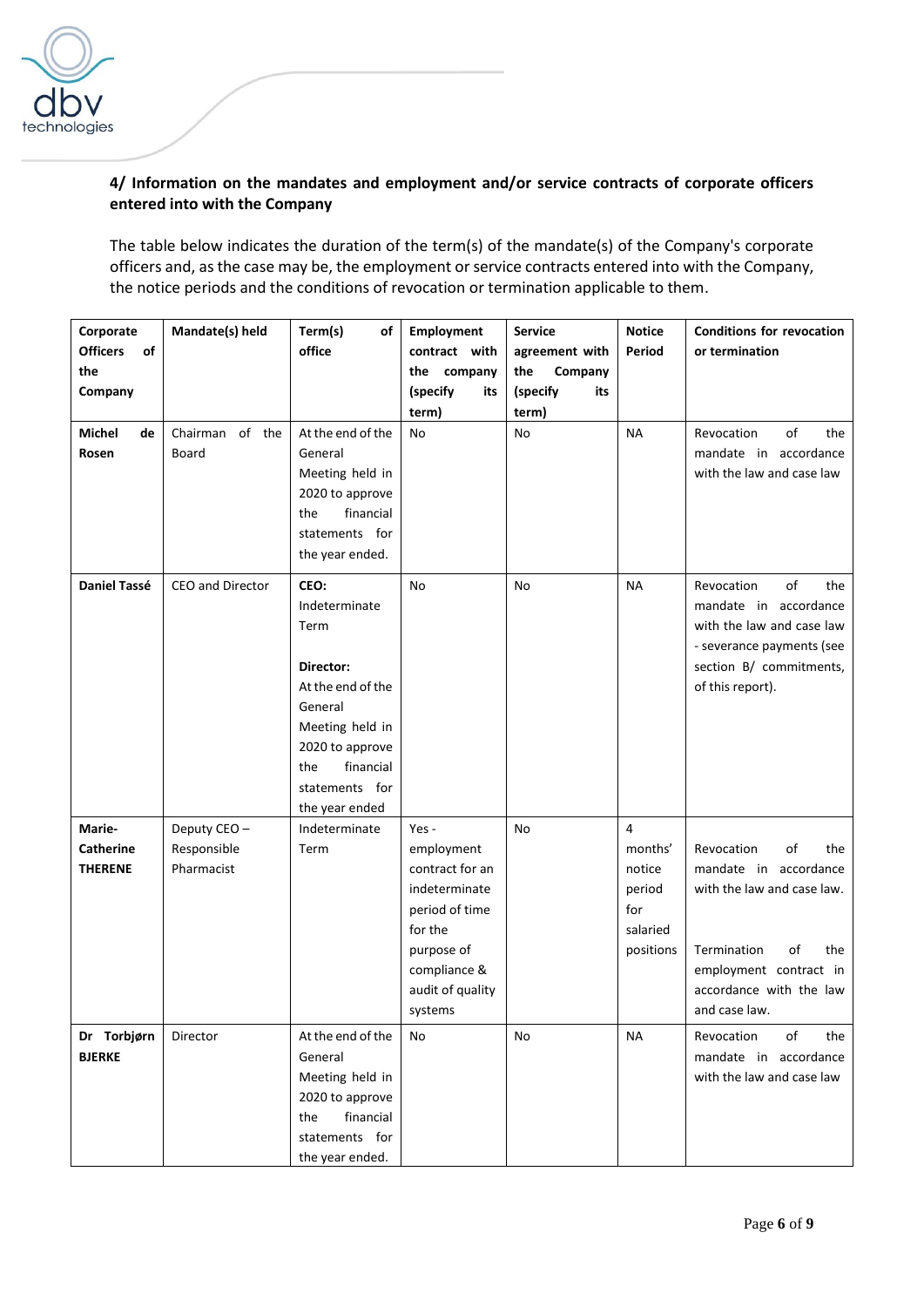

| At the end of the<br>No<br><b>NA</b><br>Michael J.<br>Director<br>No<br>Revocation<br>of<br><b>GOLLER</b><br>General<br>mandate in accordance<br>with the law and case law<br>Meeting held in<br>2020 to approve<br>financial<br>the | the<br>the |
|--------------------------------------------------------------------------------------------------------------------------------------------------------------------------------------------------------------------------------------|------------|
|                                                                                                                                                                                                                                      |            |
|                                                                                                                                                                                                                                      |            |
|                                                                                                                                                                                                                                      |            |
|                                                                                                                                                                                                                                      |            |
|                                                                                                                                                                                                                                      |            |
| statements for                                                                                                                                                                                                                       |            |
| the year ended.                                                                                                                                                                                                                      |            |
| <b>NA</b><br>of<br>Daniel<br>Director<br>At the end of the<br>No.<br>No<br>Revocation                                                                                                                                                |            |
| Soland<br>General<br>mandate in accordance                                                                                                                                                                                           |            |
| with the law and case law<br>Meeting held in                                                                                                                                                                                         |            |
| 2020 to approve                                                                                                                                                                                                                      |            |
| financial<br>the                                                                                                                                                                                                                     |            |
| statements for                                                                                                                                                                                                                       |            |
| the year ended.                                                                                                                                                                                                                      |            |
| <b>NA</b><br>of<br><b>Maïlys</b><br>Director<br>At the end of the<br>No.<br>No<br>Revocation                                                                                                                                         | the        |
| <b>FERRÈRE</b><br>General<br>mandate in accordance                                                                                                                                                                                   |            |
| with the law and case law<br>Meeting held in                                                                                                                                                                                         |            |
| 2020 to approve                                                                                                                                                                                                                      |            |
| the<br>financial                                                                                                                                                                                                                     |            |
| statements for                                                                                                                                                                                                                       |            |
| the year ended.                                                                                                                                                                                                                      |            |
| of<br>Claire<br>Director<br>At the end of the<br>No.<br>No<br><b>NA</b><br>Revocation                                                                                                                                                | the        |
| <b>GIRAUT</b><br>General<br>mandate in accordance                                                                                                                                                                                    |            |
| with the law and case law<br>Meeting held in                                                                                                                                                                                         |            |
| 2020 to approve                                                                                                                                                                                                                      |            |
| financial<br>the                                                                                                                                                                                                                     |            |
| statements for                                                                                                                                                                                                                       |            |
| the year ended.                                                                                                                                                                                                                      |            |
| Julie O'NEILL<br>of<br>Director<br>At the end of the<br>No.<br>No<br><b>NA</b><br>Revocation                                                                                                                                         | the        |
| General<br>mandate in accordance                                                                                                                                                                                                     |            |
| with the law and case law<br>Meeting held in                                                                                                                                                                                         |            |
| 2021 to approve                                                                                                                                                                                                                      |            |
| financial<br>the                                                                                                                                                                                                                     |            |
| statements for                                                                                                                                                                                                                       |            |
| the year ended.                                                                                                                                                                                                                      |            |
| At the end of the<br><b>NA</b><br>Revocation<br>of<br>Viviane<br>Director<br>No.<br>No                                                                                                                                               | the        |
| General<br>mandate in accordance<br><b>MONGES</b>                                                                                                                                                                                    |            |
| Meeting held in<br>with the law and case law                                                                                                                                                                                         |            |
| 2021 to approve                                                                                                                                                                                                                      |            |
| financial<br>the                                                                                                                                                                                                                     |            |
| statements for                                                                                                                                                                                                                       |            |
|                                                                                                                                                                                                                                      |            |
| the year ended.                                                                                                                                                                                                                      |            |

------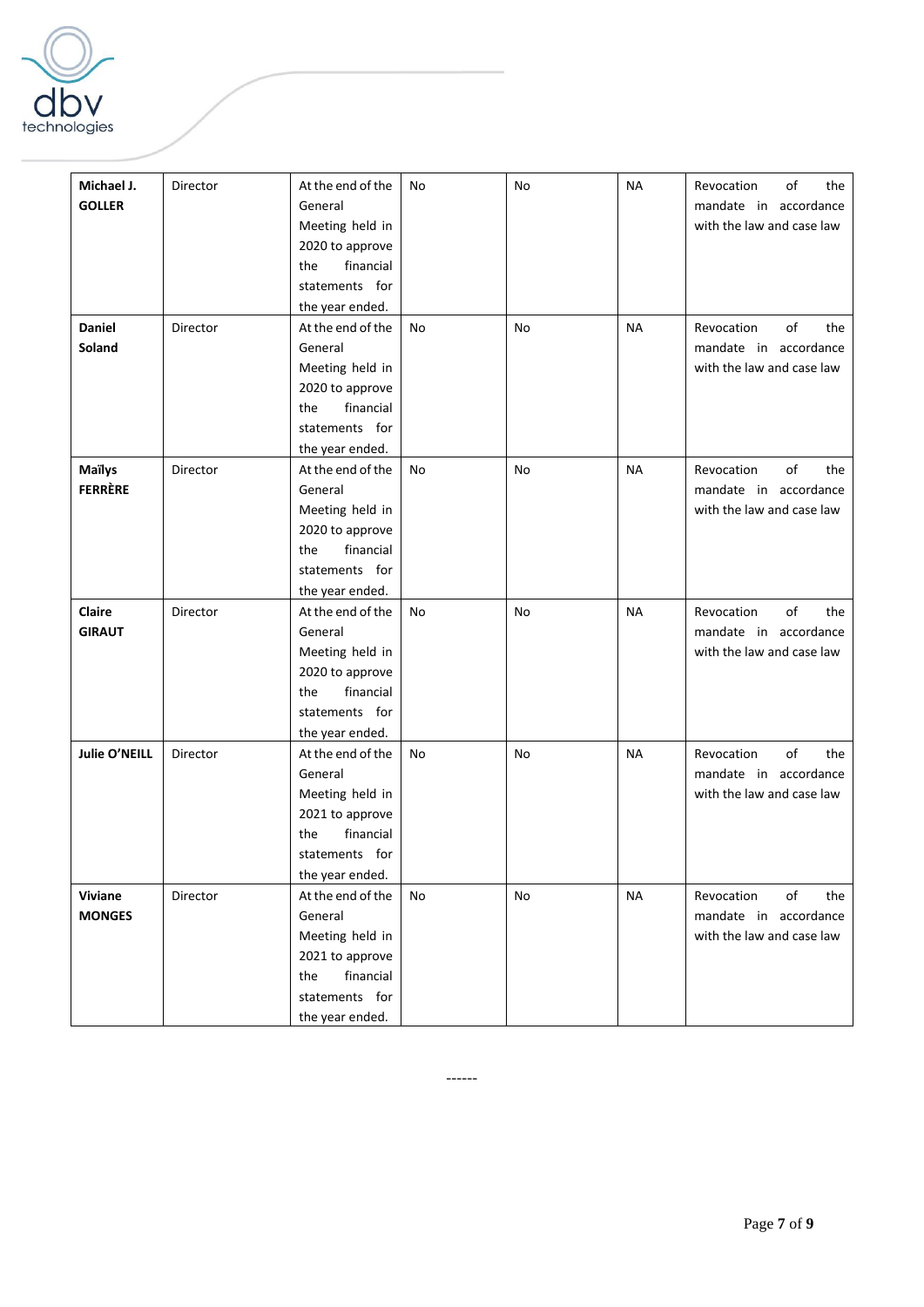

We would ask you to vote in favor of resolutions thirteenth to fifteenth, with the principles and criteria above.

**The Board of Directors**